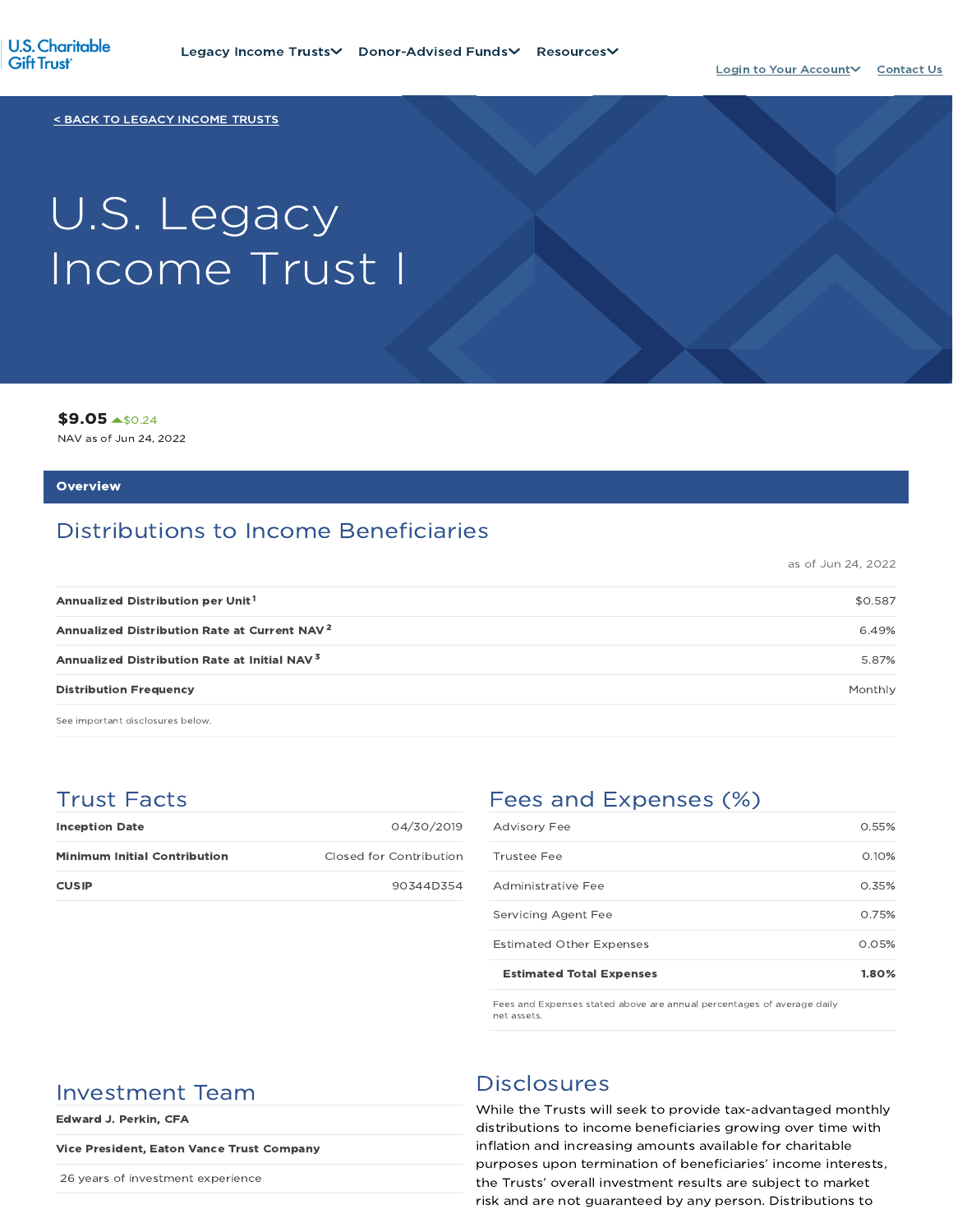| income beneficiaries may fluctuate with changes in economic<br>conditions, may not grow over time at rates consistent with |
|----------------------------------------------------------------------------------------------------------------------------|
| inflation and may decline. The tax character of distributed                                                                |
| Trust income may vary. The principal amount available for<br>charitable purposes upon termination of a Trust Account's     |
| income interests may be higher or lower than the value of the<br>Trust Account at initial funding.                         |
|                                                                                                                            |
|                                                                                                                            |
|                                                                                                                            |
|                                                                                                                            |
|                                                                                                                            |
|                                                                                                                            |
|                                                                                                                            |
|                                                                                                                            |
|                                                                                                                            |
|                                                                                                                            |
|                                                                                                                            |
|                                                                                                                            |

1. The Annualized Distribution per Unit is calculated by multiplying the current daily distribution per unit first by the number of days in the current month, then multiplying by twelve.

2. The Annualized Distribution Rate at Current NAV is calculated by dividing the Trust's current Annualized Distribution per Unit by the Trust's net asset value per unit (NAV) as of the prior business day. NAV is calculated by dividing the Trust's net assets by the number of units currently outstanding.

3. The Annualized Distribution Rate at Initial NAV is calculated by dividing the Trust's current Annualized Distribution per Unit by the Trust's initial NAV of \$10.00.

#### **Performance**

## Historical Total Returns (%)

as of Mar 31, 2022

|                                         |       |         |            |          |       |                          | Annualized                        |
|-----------------------------------------|-------|---------|------------|----------|-------|--------------------------|-----------------------------------|
|                                         | 1 Mo. | 3 Mo.   | <b>YTD</b> | 1 Yr.    |       | 3 Yrs. 5 Yrs.            | Since Fund Inception <sup>4</sup> |
| 05/31/2022                              |       |         |            |          |       |                          |                                   |
| U.S. Legacy Income Trust I Total Return | 2.31  | $-3.21$ | $-10.78$   | $-6.17$  | 8.11  |                          | 5.04                              |
| <b>Income Return</b>                    | 0.50  | 1.50    | 2.45       | 5.49     | 5.91  | $\overline{\phantom{0}}$ | 5.91                              |
| <b>Principal Return</b>                 | 1.80  | $-4.64$ | $-12.91$   | $-11.05$ | 2.08  |                          | $-0.82$                           |
| <b>Common Trust</b>                     | 2.46  | $-2.88$ | $-10.16$   | $-4.53$  | 10.05 | $\overline{\phantom{0}}$ | 6.92                              |
| MSCI World Index <sup>5</sup>           | 0.08  | $-5.72$ | $-12.97$   | $-4.82$  | 12.64 | 9.72                     | 10.13                             |
| 40% MSCI USA / 60% MSCI World ex USA 6  | 0.39  | $-5.28$ | $-11.85$   | $-6.48$  | 10.56 | 7.91                     | 8.29                              |
| 03/31/2022                              |       |         |            |          |       |                          |                                   |
| U.S. Legacy Income Trust I Total Return | 1.40  | $-6.53$ | $-6.53$    | 4.64     |       |                          | 7.02                              |
| <b>Income Return</b>                    | 0.47  | 1.42    | 1.42       | 5.32     |       |                          | 5.89                              |
| <b>Principal Return</b>                 | 0.92  | $-7.84$ | $-7.84$    | $-0.64$  |       |                          | 1.07                              |
| <b>Common Trust</b>                     | 1.44  | $-6.17$ | $-6.17$    | 6.45     |       |                          | 8.95                              |
| MSCI World Index <sup>5</sup>           | 2.74  | $-5.15$ | $-5.15$    | 10.12    | 14.96 | 12.42                    | 14.05                             |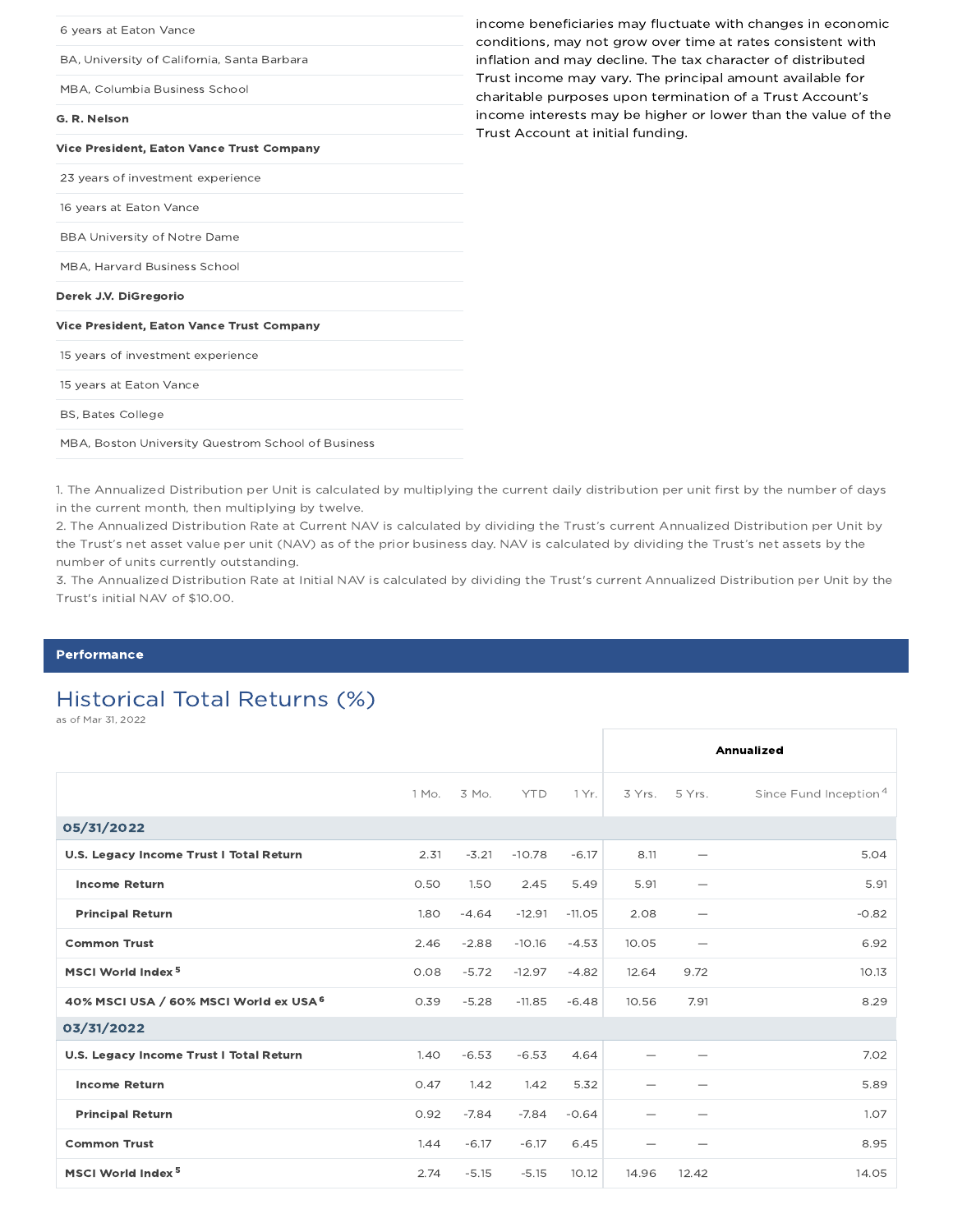|                                        |      |                 |       |      |                     | Annualized           |
|----------------------------------------|------|-----------------|-------|------|---------------------|----------------------|
|                                        |      | 1 Mo. 3 Mo. YTD |       |      | 1 Yr. 3 Yrs. 5 Yrs. | Since Fund Inception |
| 40% MSCI USA / 60% MSCI World ex USA 6 | 2.09 | $-5.00$         | -5.00 | 7.25 | 12.48 10.46         | 11.61                |

The U.S. Legacy Income Trust I (the Trust) is no longer offered and does not accept new contributions. The Trust invests through <sup>a</sup> common trust (Common Trust) which was incepted on 04/30/2019. Past performance is no guarantee of future results. Performance is for the stated time periods only; due to market volatility, the Trust's and the Common Trust's current performance may be lower or higher than quoted. Total Return for the Trust and the Common Trust is calculated by determining the percentage change in net asset value (NAV) with all distributions reinvested. Performance for the time periods less than or equal to or year is cumulative. Income Return represents the portion of Total Return attributable to distributions. Principal Return represents the portion of Total Return attributable to change in NAV. Total Return and Income Return are stated net of foreign taxes on dividends received on non-U.S. investments. Trust income beneficiaries are generally eligible to receive <sup>a</sup> federal income tax credit or an itemized deduction for their attributable share of unrecovered foreign withholding tax. Please see the below schedule of available federal income tax credits for foreign taxes paid.

The Fund leverages two distinct approaches: dividend-capture trading (focused primarily on non-U.S. equities) and <sup>a</sup> core equity approach (focused on U.S. equities). The long-term target allocation for the Fund is 60% non-U.S. equities and 40% U.S. equities. Allocations will vary over time depending on factors such as portfolio income needs, dividend seasonality, risk management, and other factors. The Fund typically holds 140-200 holdings with <sup>a</sup> maximum position size of 3%. In addition to other risk management practices, the Fund manages weightings and tracking error on an industry and country basis.

## NAV History

| Date         | <b>NAV</b> | NAV Change |
|--------------|------------|------------|
| Jun 24, 2022 | \$9.05     | \$0.24     |
| Jun 23, 2022 | \$8.81     | \$0.02     |
| Jun 22, 2022 | \$8.79     | $-$0.07$   |
| Jun 21, 2022 | \$8.86     | \$0.15     |
| Jun 17, 2022 | \$8.71     | $-$0.04$   |
| Jun 16, 2022 | \$8.75     | $-$0.22$   |
| Jun 15, 2022 | \$8.96     | \$0.17     |
| Jun 14, 2022 | \$8.80     | $-$0.06$   |
| Jun 13, 2022 | \$8.86     | $-$0.32$   |
| Jun 10, 2022 | \$9.18     | $-$0.28$   |
| Jun 09, 2022 | \$9.46     | $-$0.22$   |
| Jun 08, 2022 | \$9.68     | $-$0.13$   |
| Jun 07, 2022 | \$9.80     | \$0.06     |
| Jun 06, 2022 | \$9.75     | \$0.04     |
| Jun 03, 2022 | \$9.71     | $-$0.13$   |
| Jun 02, 2022 | \$9.84     | \$0.16     |
| Jun 01, 2022 | \$9.68     | $-$0.07$   |
| May 31, 2022 | \$9.75     | $-$0.05$   |
| May 27, 2022 | \$9.80     | \$0.17     |
| May 26, 2022 | \$9.63     | \$0.18     |
| May 25, 2022 | \$9.46     | \$0.06     |
| May 24, 2022 | \$9.40     | $-$0.08$   |
| May 23, 2022 | \$9.48     | \$0.20     |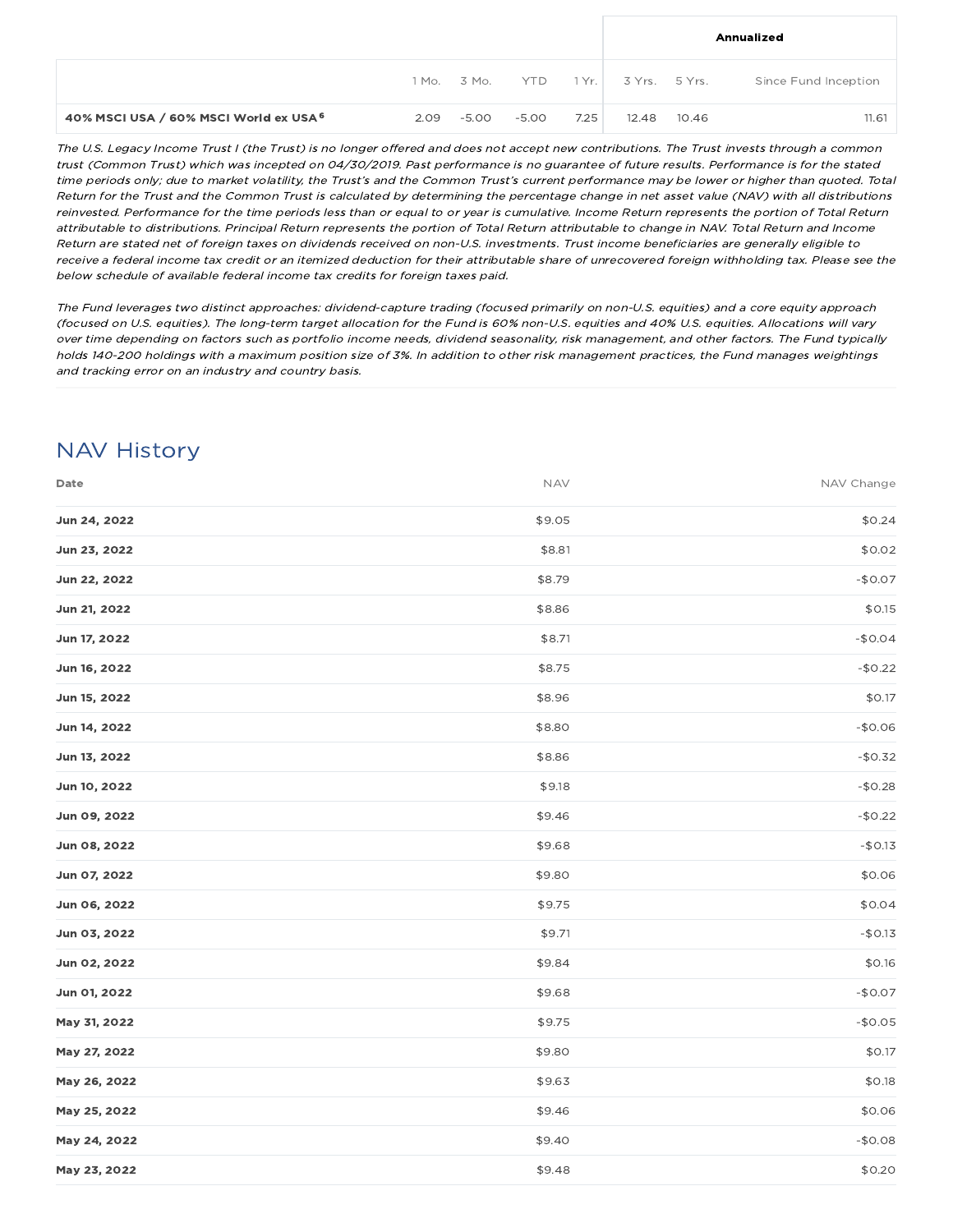## Distribution History

Ex-Date Distribution

| May 31, 2022    | \$0.04896 |
|-----------------|-----------|
| Apr 29, 2022    | \$0.04896 |
| Mar 31, 2022    | \$0.04896 |
| Feb 28, 2022    | \$0.04896 |
| Jan 31, 2022    | \$0.04896 |
| Dec 31, 2021    | \$0.04583 |
| Nov 30, 2021    | \$0.04583 |
| Oct 29, 2021    | \$0.04583 |
| Sep 30, 2021    | \$0.04583 |
| Aug 31, 2021    | \$0.04583 |
| <b>View All</b> |           |

## Foreign Tax Credit History

| <b>Tax Year</b> | Foreign Tax Credit <sup>7</sup> |
|-----------------|---------------------------------|
| 20194           | \$0.051                         |
| 2020            | \$0.088                         |

4. For the partial-year period from the Trust's inception on April 30, 2019.

5. MSCI World Index is an unmanaged index of equity securities in the developed markets. Unless otherwise stated, index returns do not reflect the effect of any applicable sales charges, commissions, expenses, taxes or leverage, as applicable. It is not possible to invest directly in an index. Historical performance of the index illustrates market trends and does not represent the past or future performance of the Trust. Returns of the MSCI World Index are stated net of foreign withholding taxes. Source: MSCI. MSCI data may not be reproduced or used for any other purpose. MSCI provides no warranties, has not prepared or approved this report, and has no liability hereunder.

6. The MSCI USA Index is a free float-adjusted market capitalization index that is designed to measure large and midcap U.S. equity market performance. MSCI World ex USA Index is an unmanaged index of equity securities in the developed markets, excluding the United States. Unless otherwise stated, index returns do not reflect the effect of any applicable sales charges, commissions, expenses, taxes or leverage, as applicable. It is not possible to invest directly in an index. Historical performance of the index illustrates market trends and does not represent the past or future performance of the Trust. Returns of the MSCI indexes are stated net of foreign withholding taxes. Source: MSCI. MSCI data may not be reproduced or used for any other purpose. MSCI provides no warranties, has not prepared or approved this report, and has no liability hereunder.

7. The indicated foreign tax credit represents the federal income tax credit for foreign taxes paid that was available to a Trust account income beneficiary for units of the Trust held the entire period.

#### Literature

### **Literature**

U.S. Legacy Income Trusts Investment Overview Download - Last updated: Mar 31, 2022

Legacy Income Common Trust Fund Financial Statement and Auditors' Report Download - Last updated: Dec 31, 2021